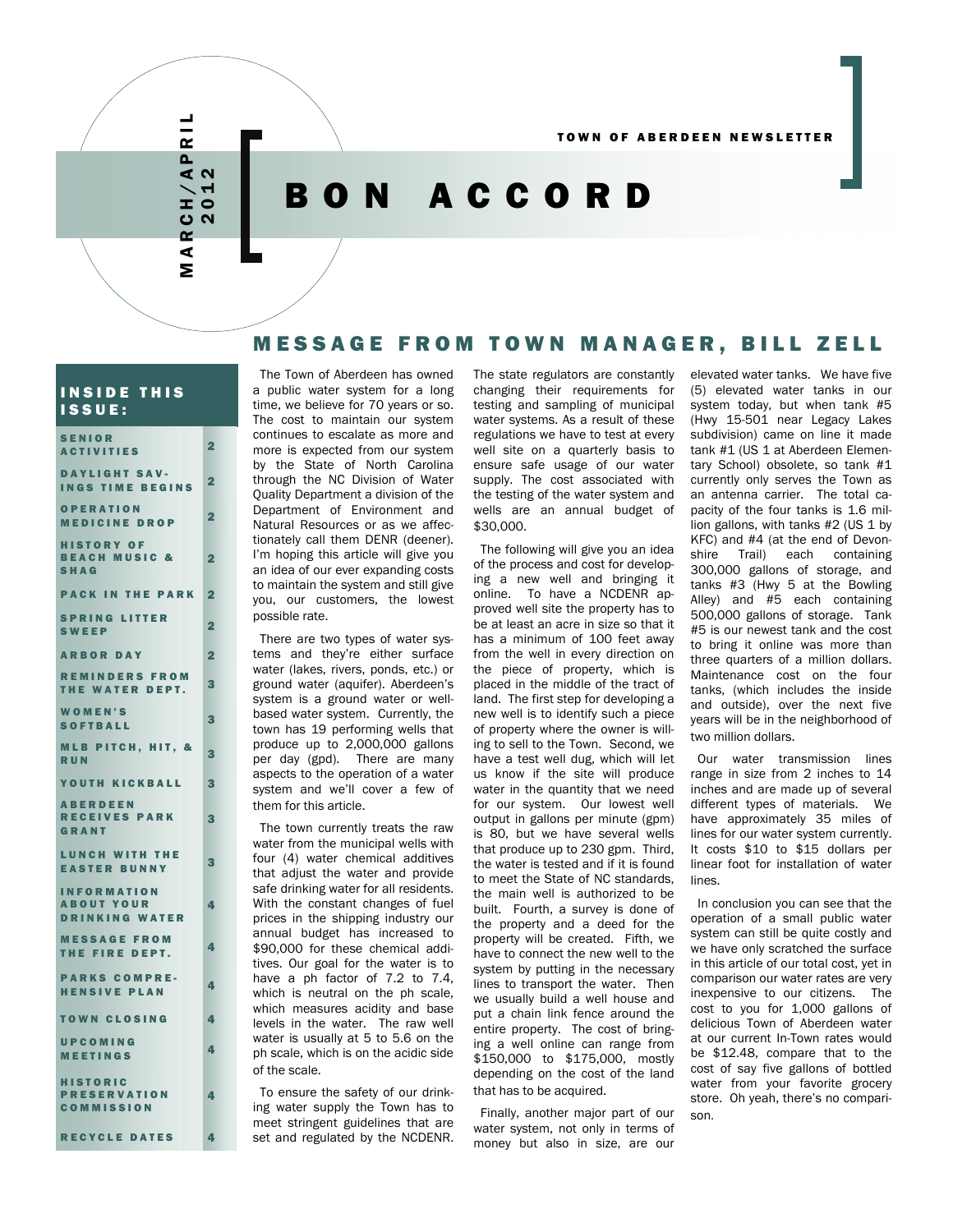# SENIOR ACTIVITIES

#### Chair Exercises

Days: Tuesday and Thursday Time: 10:30 a.m. - 11:30 a.m. Cost: \$2/month Residents & \$5/month Non-Residents

Location: Aberdeen Recreation Station

#### Art Classes

Day: Wednesday Time: 9:00 a.m. - 12:00 p.m. Cost: \$2/month Residents & \$5/month Non-Residents Location: Aberdeen Recreation Station

This is a great opportunity to meet and share creative ideas with others. Participants must supply own materials.

#### Bingo

Dates: March 1st and April 5th Time: 2:00 p.m. - 3:30 p.m. Cost: \$1 Residents & \$2 Non-Residents

Location: Aberdeen Recreation Station

This is a great opportunity for seniors in the community to gather and have some fun. Refreshments will be provided. Participants should bring a wrapped prize or prizes of \$5.00 or less to each session.

#### Master Gardener Series

Aberdeen Parks and Recreation Department and Master Gardeners of Moore County have partnered for an informative series on gardening in Moore County. Snacks will be provided. Preregistration is required by the listed deadlines.

Day: Tuesdays Time: 3:00 p.m. - 4:00 p.m. Cost: \$5 Residents/class

- \$7 Non-Residents/class
- \$12 Residents/3 classes
- \$18 Non-Residents/3 classes
- \$27 Residents/6 classes
- \$39 Non-Residents/6 classes

Location: Aberdeen Recreation Station

#### **Sessions**

Organic Gardening Date: March 20, 2012 Registration Deadline: March 13, 2012

Summer Annuals for Containers and the Garden Date: April 17, 2012 Registration Deadline: April 10, 2012

# DAYLIGHT SAVINGS TIME BEGINS

Don't forget to set your clock forward on Sunday, March 11th!



**SPRING Abead** 

### OPERATION MEDICINE DROP

The time is here....Operation Medicine Drop will be held at various locations throughout Moore County during the week of March 18 - 24, 2012. This event will coincide with the 50th anniversary of National Poison Prevention Week. This will be the third year of the Operation Medicine Drop and Moore County residents have become more informed and actually look for the event. There are 3 permanent sites in Moore County that have Medicine Drop Boxes year round: the Aberdeen Police Department, the Pinehurst Police Department and the Moore County Sheriff's Department.

Operation Medicine Drop is a partnership of Safe Kids North Carolina, North Carolina State Bureau of Investigation, Riverkeepers of North Carolina, Community Anti-Drug Coalitions of North Carolina and state, county and local law enforcement agencies that work together to encourage the public to safely dispose of unused and unwanted medication. Operation Medicine Drop helps prevent accidental poisonings and drug abuse while also protecting our waters.

The Aberdeen Police Department in cooperation with the Aberdeen Parks and Recreation Department will be providing a safe and secure



way for residents to get rid of unwanted prescription and over-the-counter medications with the following take back sites:

- March 19th March 23rd from 8:00 a.m. to 5:00 p.m. at the Aberdeen Police Department, 804 N. Sandhills Blvd
- March 21st from 2:00 p.m. 4:00 p.m. at the Aberdeen Recreation Station, 301 Lake Park Crossing
- March 24th from 11:00 a.m. 2:00 p.m. at the Aberdeen Recreation Station, 301 Lake Park Crossing

# HISTORY OF BEACH MUSIC & SHAG

Remember the old days under the boardwalk, down by the sea? Then you are familiar with the sandy shores of the Carolinas, with people dancing to the sounds of beach music, but do you know the history of beach music? Aberdeen Parks and Recreation Department in conjunction with the Palustris Festival will present the history of beach music and how this popular sound led to shag becoming the state dance of North Carolina. Ticket price includes the presentation, demonstration of shag, and refreshments. Tickets must be purchased in advance.

For additional information, please call Aberdeen Parks and Recreation Department at (910) 944- PARK (7275).

Date: Thursday, March 22, 2012 Time: 7:00 p.m. - 8:30 p.m. Cost: \$10.00 per person Location: Aberdeen Recreation Station

# PACK IN THE PARK

Palustris activities for children and kids (PACK) in the Park will be held on Saturday, March 31st from 2:00 p.m. – 4:00 p.m. at Aberdeen Lake Park and is for children ages 10 & under. This free event is part of the 3rd Annual Palustris Festival. Activities include clowns, live entertainment, a bouncy castle sponsored by Dog Nation Grill, make and take craft projects, kid's ID's, Easter Egg Hunt and many more fun activities.

Aberdeen Parks and Recreation Department is a proud event sponsor of the Palustris Festival and would like to commend the Arts Council of Moore County and the Convention and Visitors Bureau for their efforts on establishing and promoting the Palustris Festival. For additional information, please call the Parks & Recreation Department at 944-PARK.

#### SPRING LITTER SWEEP

Aberdeen Parks and Recreation Department is conducting a Spring Litter Sweep of Aberdeen parks, Poplar Street, and the downtown area on Saturday, April 21st from 9:00 a.m. - 11:30 a.m. Mayor Betsy Mofield proclaimed April 21st as Spring Litter Sweep Day in Aberdeen and Governor Bev Perdue has proclaimed April 14-28, 2012 as Spring Litter Sweep in North Carolina.

All citizens, Church Groups, Civic Clubs, Youth Organizations, and Neighborhoods are invited to volunteer in the Litter Sweep through a variety of methods. Citizens of all ages are encouraged to participate by meeting at the Aberdeen Recreation Station in Aberdeen Lake Park with pickers and gloves to pick up trash and beautify Aberdeen. If you cannot meet during the specified time, another option is to clean up streets in your neighborhood. We need everyone's participation to clean up and preserve the beauty of Aberdeen!

For additional information or to participate, please contact Leigh Baggs at 944-PARK or lbaggs@townofaberdeen.net.

#### ARBOR DAY

All citizens are invited to Aberdeen's annual "Arbor Day Celebration" in Aberdeen Lake Park on Friday, March 16th. The ceremony and activities will begin at 11:00 a.m. and will last approximately one hour.

Mayor Betsy Mofield has proclaimed March 16, 2012 as Arbor Day in Aberdeen.

Activities during this Special Event will include: a ceremony, the history of Arbor Day, reading of the Proclamation, the Pledge of Allegiance, and planting of a Red Bud tree donated by Town Commissioner Pat Ann McMurray.



Refreshments will be served. Hope your schedule permits you to participate in this special event! For additional information, contact Leigh Baggs, at 944-PARK or lbaggs@townofaberdeen.net.



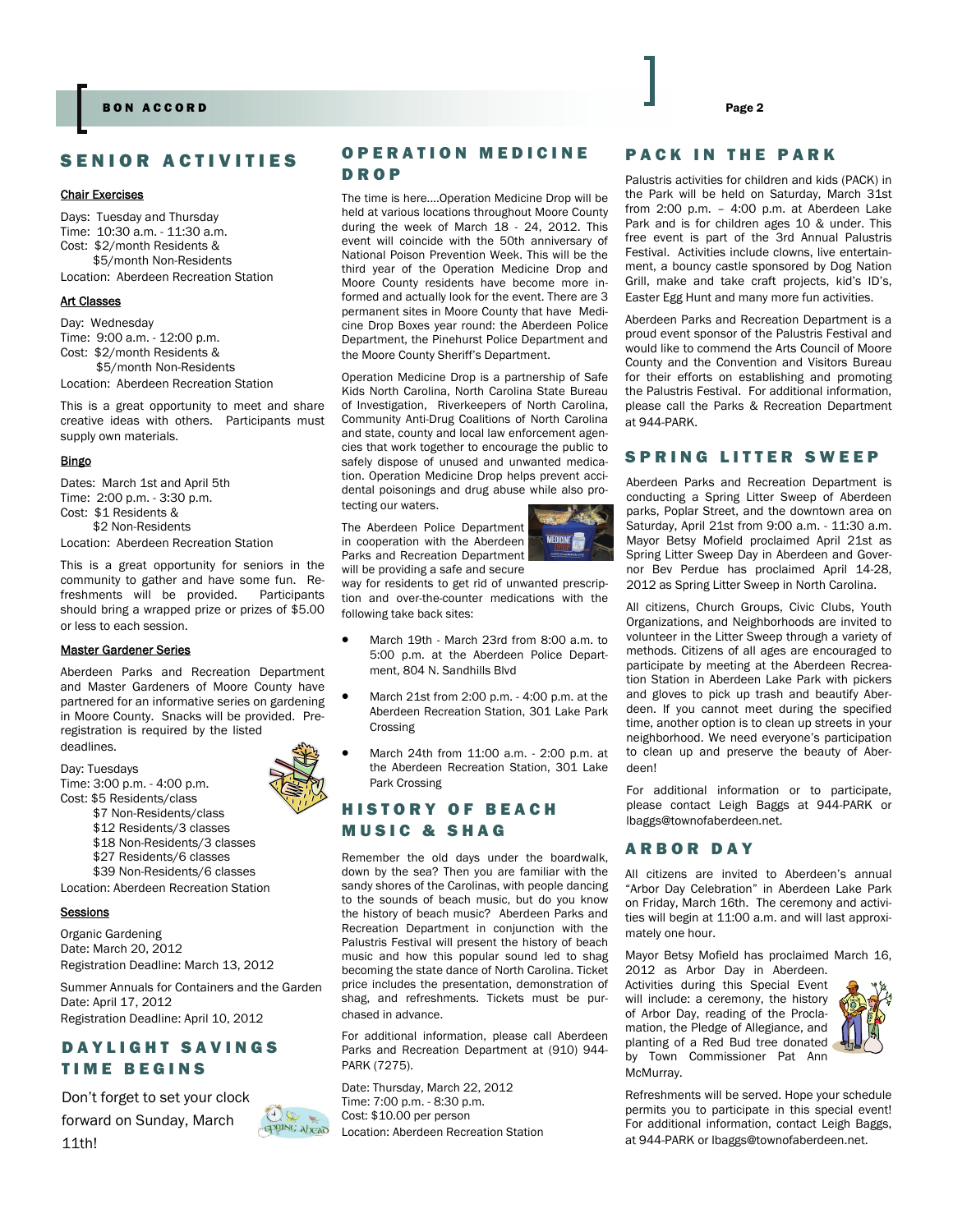### REMINDERS FROM THE WATER DEPARTMENT

#### REMINDER FOR UTILITY PAYMENTS

Please remember that there is a \$5.00 or 5% late fee added to all bills not paid by 5:00 p.m. on the 20th of March. Those bills not paid by 5:00 p.m. on the 5th of April will be disconnected on Monday, April 9th and a \$25.00 fee added.



#### UPDATE YOUR CUSTOMER INFORMATION

With the beginning of the New Year, please check with the Water Department to make sure that your phone numbers are up to date. It is important that the correct contact information is on file in case there is a water leak or any other issue that requires the Water Department to call.

#### *LANDLORDS:*

If you are a property owner for a rental in the Town of Aberdeen, please confirm that your landlord information for each of your rental properties is correct.

#### **BANK DRAFT**

The Water Dept. offers and encourages

bank draft for utility payments. This option for payment requires a customer's voided check and a signed release for the funds to be withdrawn. The utility payment is drafted



from the customer's bank account on the 10th day of the billing month. This method is a wonderful option for those who travel often or just need one less worry about getting their payment in on time.

#### IMPORTANT INFORMATION

According to the Town of Aberdeen's Water Billing Policy:

- Failure to receive your bill in the mail does not excuse responsibility for timely payment or prevent service discontinuance.
- The Town of Aberdeen will not be responsible for late or delayed deliveries by the US Postal Service.

#### TO DISCONTINUE SERVICE

The person whose name is on the account must come into the Water Dept.'s office and fill out a Cut-Off Request Form and present a photo ID such as driver's license, military ID or passport. We will not take requests from anyone whose name is not on the account.

# WOMEN'S SOFTBALL

Aberdeen Parks and Recreation Department wants to invite all women, ages 16 and up, to participate in the Women's Softball League. There will be an organizational meeting at Colonial Heights Park in Aberdeen on March 27th at 6:00 p.m. to discuss rules, regulations, dates and fees. Games will be on Tuesdays and Thursdays starting at 6:30 p.m. The first game is scheduled for May 8th. You may contact Joseph Keel, Athletic Coordinator, at 944-PARK or [jkeel@townofaberdeen.net](mailto:jkeel@townofaberdeen.net) for any questions concerning this league.

# MLB PITCH, HIT, & RUN

The Aberdeen Parks and Recreation Department, along with the Southern Pines and Pinehurst Recreation Departments, is sponsoring the 2012 local qualifying Major League Pitch, Hit and Run competition to be held on Saturday, May 5th. This event is for children ages 7 - 14, as of July 17, 2012. The event will take place at Memorial Park Field C in Southern Pines at 10:00 a.m. This is a FREE event and winners will qualify to compete at the regional, state, and possibly national level in Atlanta at the Braves stadium. Registration is Saturday, May 5th from 9:30 a.m. to 10:00 a.m.

#### YOUTH KICKBALL

Come join Aberdeen's Spring Kickball league. This activity is available for boys and girls ages 4-14 who are looking to participate in a fun, safe, exciting sport. Practices will begin March 19th. Registration forms can be picked up at the Aberdeen Recreation Station. Copy of a birth certificate and payment are due when registering. Fees are \$12 for residents and \$25 for non-residents. The registration deadline is March 9th.

If anyone is interested in coaching or sponsoring a team please contact Joseph Keel, Athletic Coordinator, at 944-PARK.

Volunteer Coaches and Sponsors are needed for all athletic leagues! If interested please call Aberdeen Parks and Recreation Department 944-PARK.

# ABERDEEN RECEIVES PARK GRANT

The Town of Aberdeen Parks and Recreation Department was recently chosen to receive a grant from the Parks and Recreation Trust Fund. The Town of Aberdeen was awarded a grant in the amount of \$252,000 for the acquisition and development of Ray's Mill Pond Park.

It is the desire of the Town of Aberdeen Parks and Recreation Department to leave this property in its natural state with the addition of trails, a picnic area, water access for fishing and non-motorized boats, and to use one of the existing houses as an Environmental Education Center with restrooms. The grant funds will assist in the purchase price, renovate the large house into an Environmental Education Center; drain and dredge the pond to remove sediments that prohibit wildlife from surviving in the shallow part of the pond, construct a portion of the trail, and add picnic tables. All of these items will increase recreation opportunities in this part of Aberdeen, and southern Moore County, as it is the first type of this kind of facility in Aberdeen. The principals, teachers, and students of the Primary, Elementary, and Middle School are excited about using the facility and park as a learning lab. Ninety-four species of birds have been identified on this property and wildlife ranging from beavers, turkeys, turtles, fish, deer, bears, and a mountain lion have all been spotted on the site.

Ray's Mill Pond Park will be ADA accessible and in compliance with all federal, state, and local codes.

This is the second PARTF grant the Town of Aberdeen Parks and Recreation Department has received in recent years. A PARTF grant in the amount of \$500,000 was received to construct the Aberdeen Recreation Station in Aberdeen Lake Park.

For additional information about the PARFT grant or Ray's Mill Pond Park, please contact Parks and Recreation Director Leigh Baggs at 944-PARK or lbaggs@townofaberdeen.net.

# LUNCH WITH THE EASTER BUNNY

March 30, 2012 is a special day for children in Aberdeen! Children, ages 2-5 can eat lunch with the Easter Bunny at Aberdeen Lake Park. This event sponsored by Aberdeen Parks and Recreation Department will include a visit and lunch with the Easter Bunny, a picture with the Easter

Bunny, and an Easter egg hunt (weather permitting). Tickets must be purchased by March 23rd. Tickets are \$4.00 for Residents and \$6.00 for Non-Residents.



Tickets may be purchased at the Aberdeen Parks and Recreation Department. For additional information, call Aberdeen Parks and Recreation Department at 944-PARK.